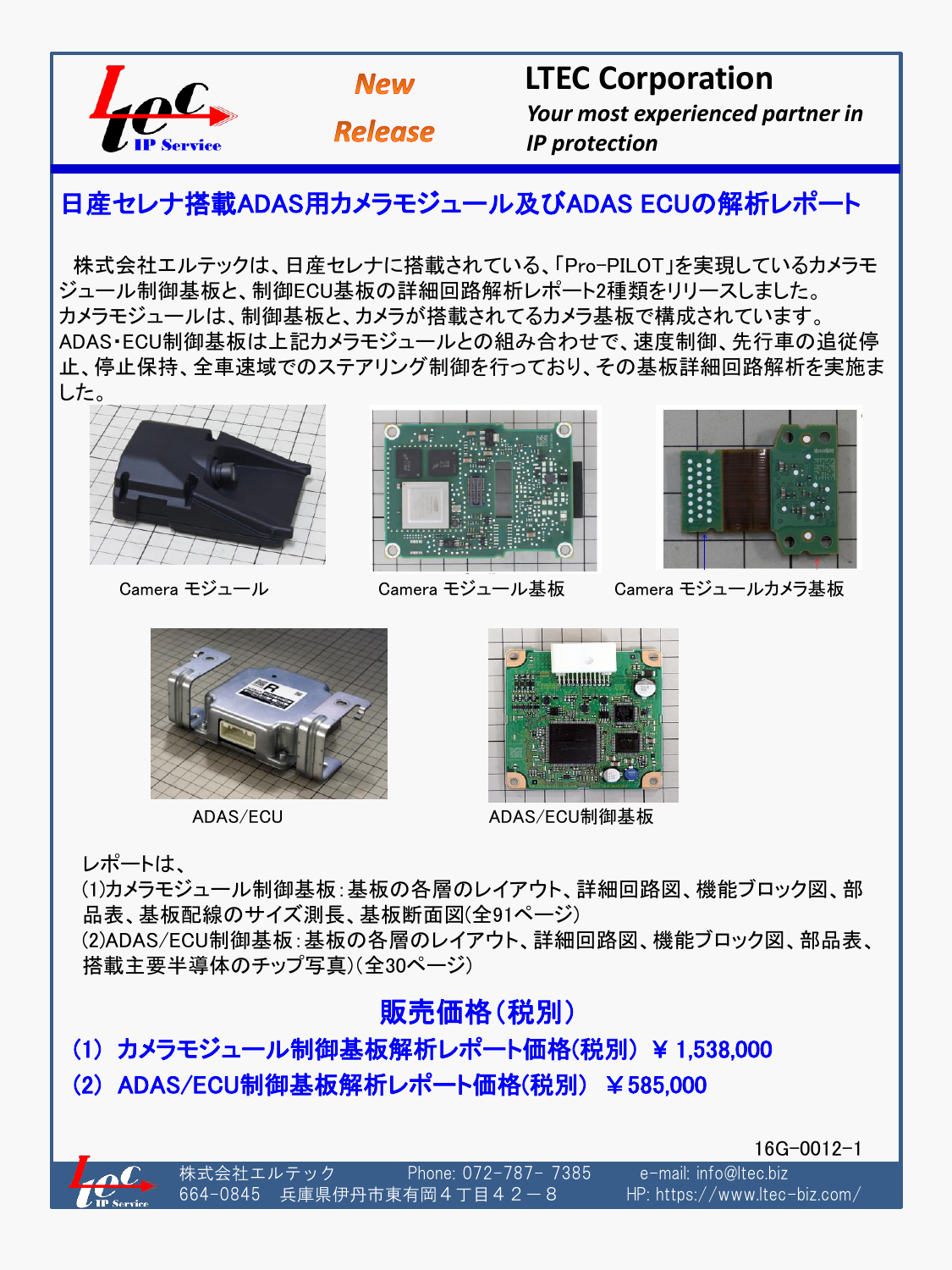#### **Table of Contents**  カメラモジュール制御基板解析レポート

| 1. | Analysis summary                                               | 4  |
|----|----------------------------------------------------------------|----|
| 2. | Components                                                     | 8  |
| 3. | Teardown                                                       | 9  |
| 4. | X-ray image of PCBs                                            | 15 |
| 5. | PCB layout image of each layers                                | 17 |
| 6. | Component detail                                               | 28 |
| 7. | <b>Function block identification</b>                           | 33 |
| 8. | Schematic                                                      | 35 |
| 9. | Component list                                                 | 37 |
|    | 10. PCB interface connector details                            | 48 |
|    | 11. Sensor                                                     | 50 |
|    | 12. PCB cross-section detail (thickness, metal size, material) | 51 |
|    | 13. PCB layout size measurement                                | 74 |

16G-0011-1&2